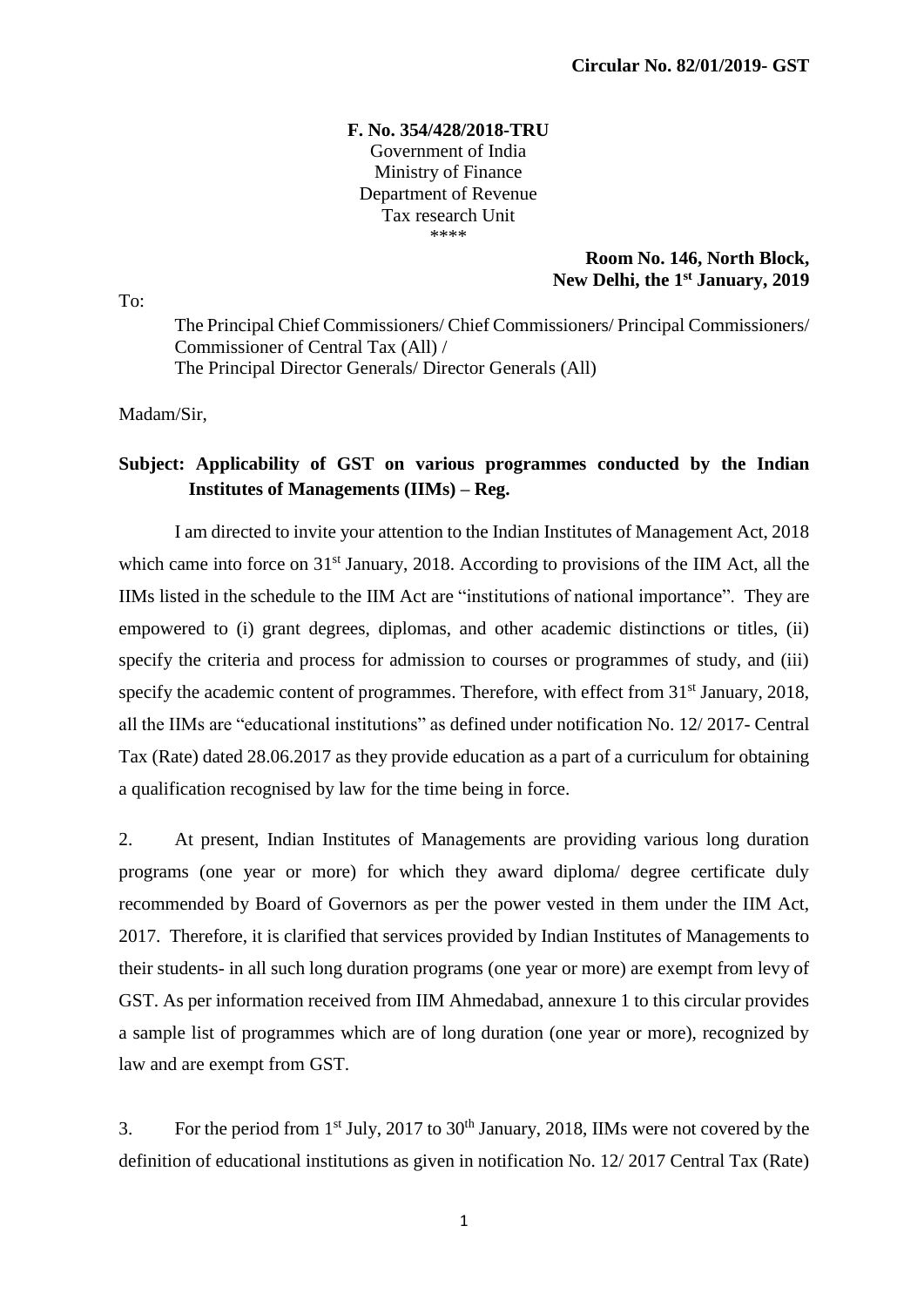dated 28.06.2017. Thus, they were not entitled to exemption under Sl. No. 66 of the said notification. However, there was specific exemption to following three programs of IIMs under Sl. No. 67 of notification No. 12/2017- Central Tax (Rate): –

- (i) two-year full time Post Graduate Programmes in Management for the Post Graduate Diploma in Management, to which admissions are made on the basis of Common Admission Test (CAT) conducted by the Indian Institute of Management,
- (ii) fellow programme in Management,
- (iii)five years integrated programme in Management.

Therefore, for the period from  $1<sup>st</sup>$  July, 2017 to 30<sup>th</sup> January, 2018, GST exemption would be available only to three long duration programs specified above.

4. It is further, clarified that with effect from 31<sup>st</sup> January, 2018, all IIMs have become eligible for exemption benefit under Sl. No. 66 of notification No. 12/ 2017- Central Tax (Rate) dated 28.06.2017. As such, specific exemption granted to IIMs vide Sl. No. 67 has become redundant. The same has been deleted vide notification No. 28/2018- Central Tax (Rate) dated,  $31<sup>st</sup>$  December, 2019 w.e.f.  $1<sup>st</sup>$  January 2019.

5. For the period from  $31<sup>st</sup>$  January, 2018 to  $31<sup>st</sup>$  December, 2018, two exemptions, i.e. under Sl. No. 66 and under Sl. No. 67 of notification No. 12/ 2017- Central Tax (Rate), dated 28.06.2017 are available to the IIMs. The legal position in such situation has been clarified by Hon'ble Supreme Court in many cases that if there are two or more exemption notifications available to an assessee, the assessee can claim the one that is more beneficial to him. Therefore, from 31<sup>st</sup> January, 2018 to 31<sup>st</sup> December, 2018, IIMs can avail exemption either under Sl. No 66 or Sl. No. 67 of the said notification for the eligible programmes. In this regard following case laws may be referred-

- i. H.C.L. Limited vs Collector of Customs [2001 (130) ELT 405 (SC)]
- ii. Collector of Central Excise, Baroda vs Indian Petro Chemicals [1997 (92) ELT 13  $(SC)$ ]
- iii. Share Medical Care vs Union of India reported at 2007 (209) ELT 321 (SC)
- iv. CCE vs Maruthi Foam (P) Ltd. [1996 (85) RLT 157 (Tri.) as affirmed by Hon'ble Supreme Court vide 2004 (164) ELT 394 (SC)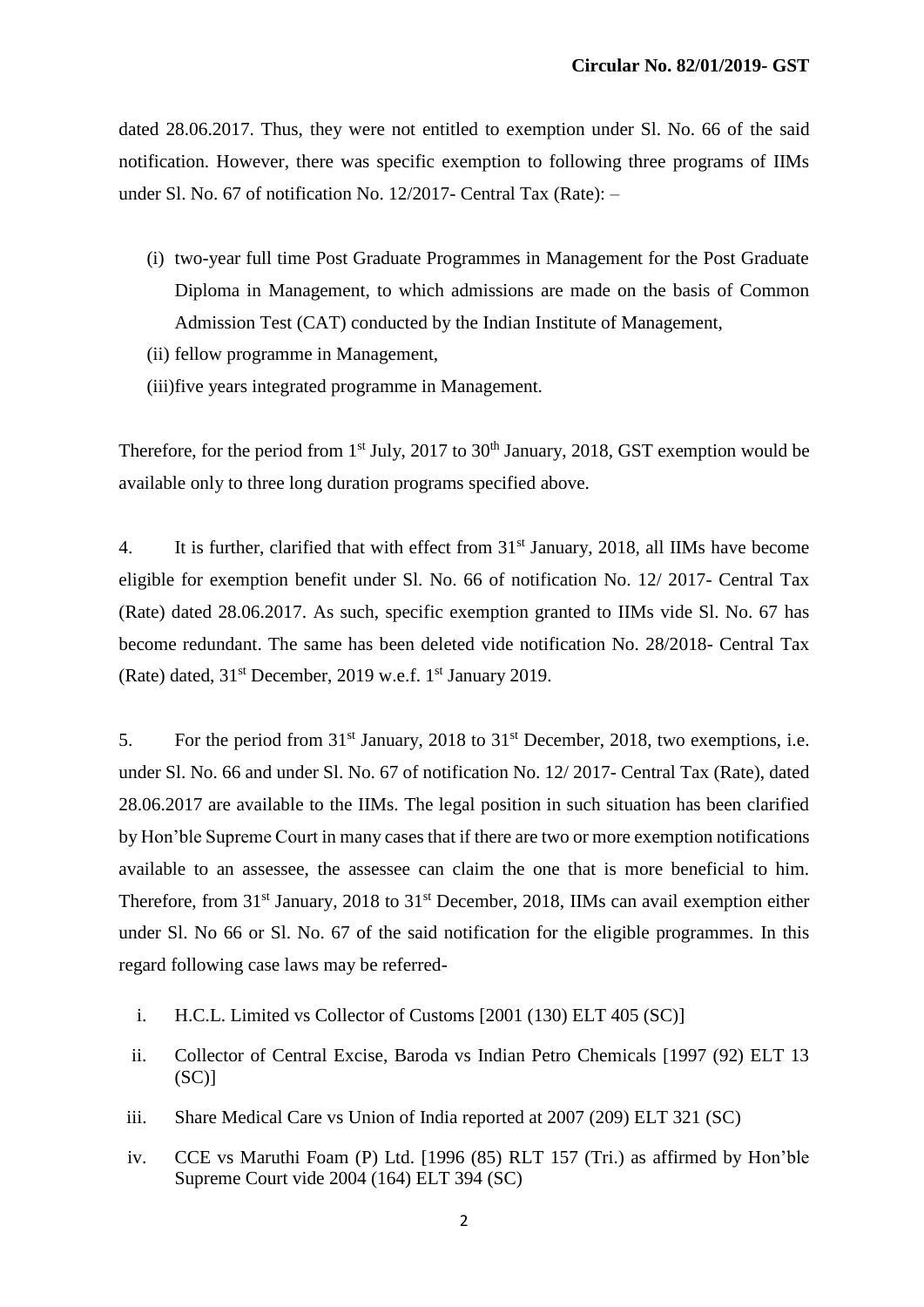6. Indian Institutes of Managements also provide various short duration/ short term programs for which they award participation certificate to the executives/ professionals as they are considered as "participants" of the said programmes. These participation certificates are not any qualification recognized by law. Such participants are also not considered as students of Indian Institutes of Management. Services provided by IIMs as an educational institution to such participants is not exempt from GST. Such short duration executive programs attract standard rate of GST @ 18% (CGST 9% + SGST 9%). As per information received from IIM Ahmedabad, annexure 2 to this circular provides a sample list of programmes which are short duration executive development programs, available for participants other than students and are not exempt from GST.

7. Following summary table may be referred to while determining eligibility of various programs conducted by Indian Institutes of Managements for exemption from GST.

| SI.            | <b>Periods</b>               | Programmes offered by Indian Institutes of          | Whether              |  |  |
|----------------|------------------------------|-----------------------------------------------------|----------------------|--|--|
| No.            |                              | <b>Management</b>                                   | from<br>exempt       |  |  |
|                |                              |                                                     | <b>GST</b>           |  |  |
| (1)            | (2)                          | (3)                                                 | (4)                  |  |  |
|                | $1st$ July, 2017             | i. two-year full time Post Graduate Programmes      | Exempt<br>from       |  |  |
| $\mathbf{1}$   | to                           | in Management for the Post Graduate Diploma         | <b>GST</b>           |  |  |
|                | 30 <sup>th</sup><br>January, | in Management, to which admissions are made         |                      |  |  |
|                | 2018                         |                                                     |                      |  |  |
|                |                              |                                                     |                      |  |  |
|                |                              | Management,                                         |                      |  |  |
|                |                              | ii. fellow programme in Management,                 |                      |  |  |
|                |                              | iii. five<br>integrated<br>years<br>programme<br>in |                      |  |  |
|                |                              | Management.                                         |                      |  |  |
|                |                              | i. One- year Post Graduate Programs<br>for          | <b>Not</b><br>exempt |  |  |
|                |                              | Executives,                                         | from GST             |  |  |
|                |                              | ii. Any programs other than those mentioned at      |                      |  |  |
|                |                              | Sl. No. 67 of notification No. 12/2017- Central     |                      |  |  |
|                |                              | Tax (Rate), dated 28.06.2017.                       |                      |  |  |
|                |                              | iii. All short duration executive development       |                      |  |  |
|                |                              | programs or need based specially designed           |                      |  |  |
|                |                              | programs (less than one year).                      |                      |  |  |
|                | 31 <sup>st</sup><br>January, | All long duration programs (one year or more)       | Exempt<br>from       |  |  |
| $\overline{2}$ | 2018 onwards                 | conferring degree/ diploma as recommended by        | <b>GST</b>           |  |  |
|                |                              | Board of Governors as per the power vested in       |                      |  |  |
|                |                              | them under the IIM Act, 2017 including one-year     |                      |  |  |
|                |                              | Post Graduate Programs for Executives.              |                      |  |  |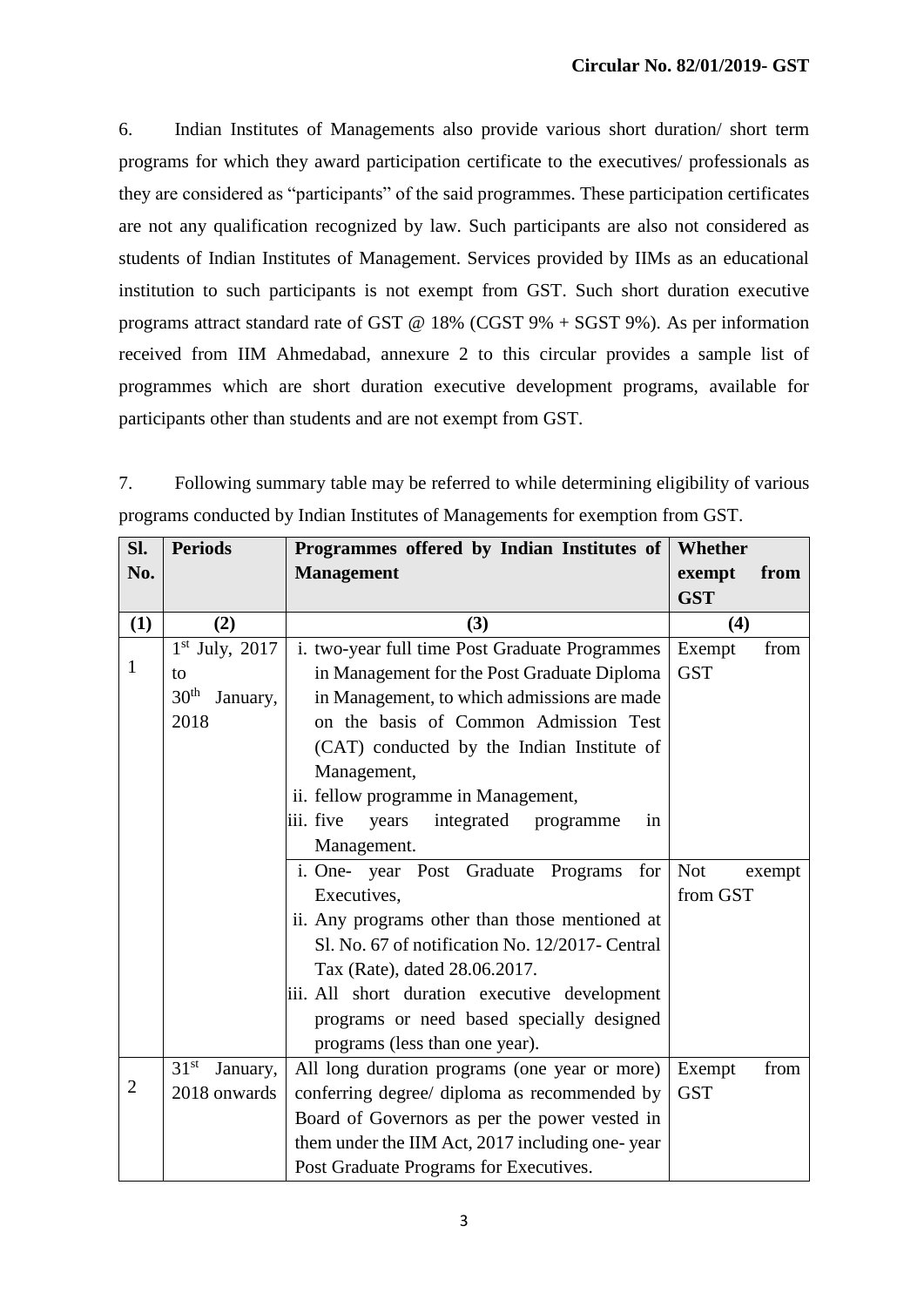|  |                                  | All short duration executive development Not       | exempt |
|--|----------------------------------|----------------------------------------------------|--------|
|  |                                  | programs or need based specially designed from GST |        |
|  |                                  | programs (less than one year) which are not a      |        |
|  | qualification recognized by law. |                                                    |        |

8. This clarification applies, *mutatis mutandis,* to corresponding entries of respective IGST, UTGST, SGST exemption notifications. Difficulty if any, in the implementation of this circular may be brought to the notice of the Board.

Yours Faithfully,

Susanta Mishra Technical Officer (TRU) Email:susanta.mishra87@gov.in Tel: 011-23095558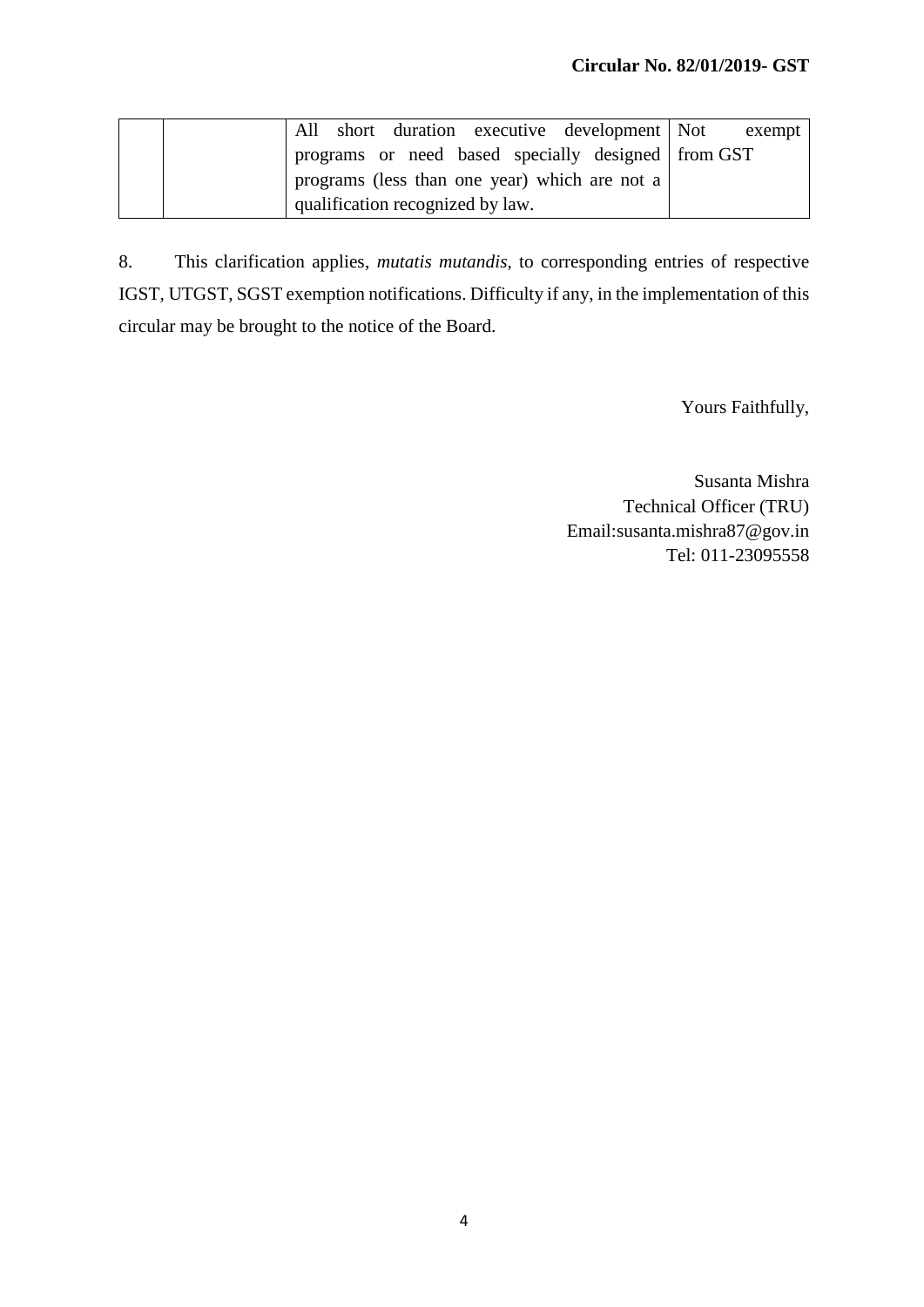# Annexure 1: (Programmes exempt under GST Law)

The IIM- Ahmedabad refers such persons as their students who attend long duration programmes offered by the Institute for which diplomas / degrees are awarded by the Institute. These programmes are awarded based on the recommendation by the Board of Governors as per the power vested in them under the IIM Act, 2017. Such programmes are:

- 1. Post-Graduate Programme (PGP) 2-year program
- 2. Post-Graduate Programme in Food and Agri-Business Management (PGP-FABM) 2-year program
- 3. Fellow Programme in Management (FPM) 4 to 5-year program
- 4. Post-Graduate Programme in Management for Executives (PGPX) 12 months (1 year) full time program
- 5. ePost-Graduate Programme (ePGP) 2-year online program.

This list is an example of long duration programs recognised under IIM Act, 2017 offered by IIM Ahmedabad. Similar programs offered by other IIMs of India may kindly be referred by IIMs and tax authorities during assessment.